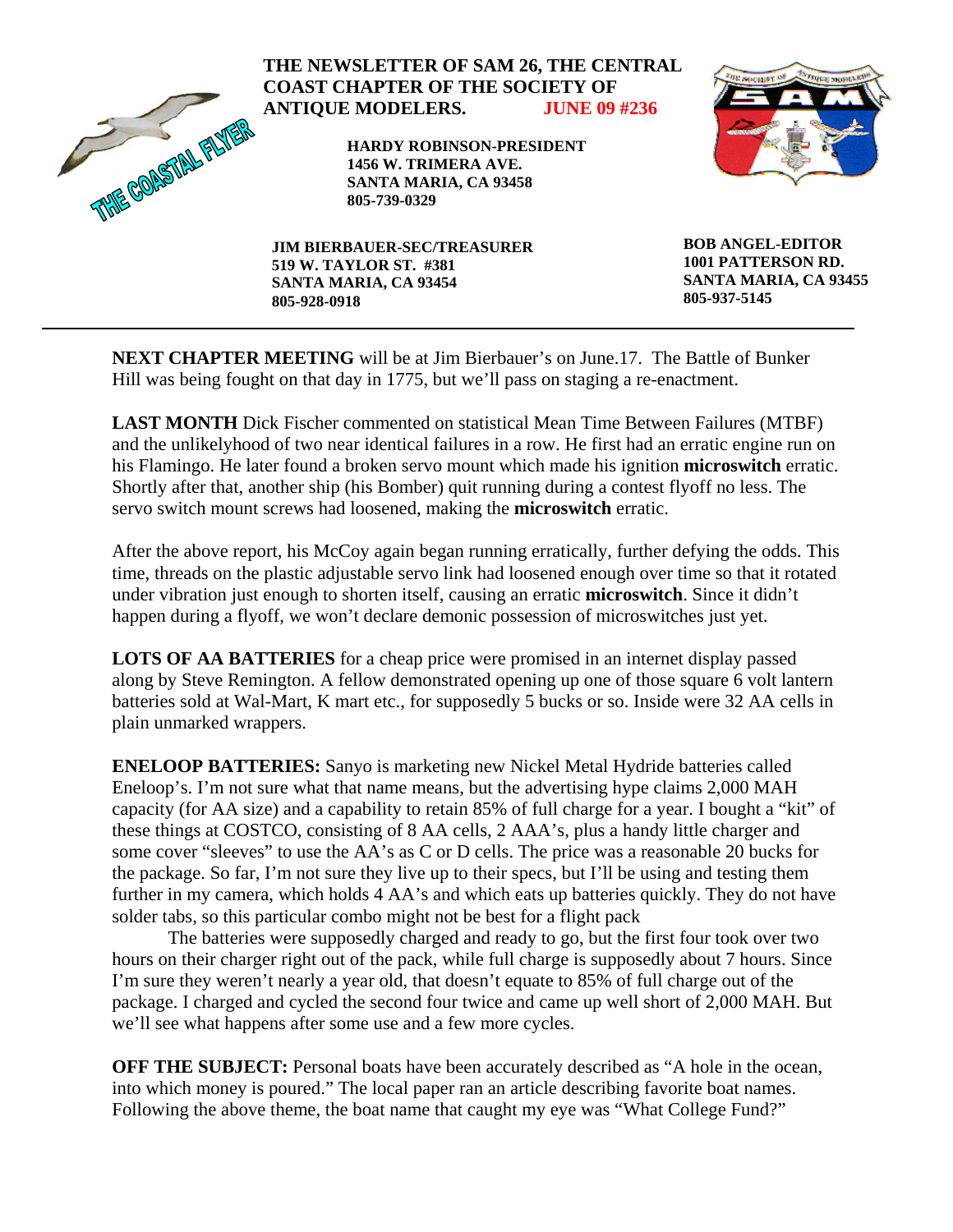*Dick Fischer sends the note below after getting his McCoy under control (at least for the moment). Dick has long used other engines such as Orwicks, Andersons, or Cunninghams because he felt they were more reliable than the McCoys. But he's finally joined the crowd, so watch out world!* 

Bob,

I've been mulling my McCoy reliability problems and think I have a little better insight after having tried to run one for a while. Maybe we're both right about the merits of the McCoy. Here are my thoughts:

1. There is no question that the McCoy is the most powerful commonly available 60-sized ignition engine. By far.

2. My concern has always been with reliability. That is, whether the engine could perform to its full potential flight after flight.

3. The engine itself is very solidly built and there is no reason why it can't run consistently time after time. On a test stand, it's a great engine.

4. Nearly all of the problems that I've had operating the engine are airframe related, rather than with the engine itself. I've had problems with tank mounting, servo mounting, switch operation, landing gear mounting, wire integrity, etc.

5. Note that all the airframe problems I've had seem to have cropped up on a highly reliable and well tested airframe, but only since installing the McCoy. And they have all been vibration related.

6. Based on these observations, I think to have a reliable McCoy powered airplane it is necessary to build the airplane from the ground up with a much higher standard of vibration resistance. Heavier mounting, solid front end construction, locking provision on all fasteners, and exceptional wiring practices are all in order. Another design consideration would be maintainability. My Bomber is built for lightness, but I didn't worry about maintainability because my prior experience had been "put it in neatly and forget it". A good McCoy airplane needs to have excellent access to all ignition components for regular inspection, troubleshooting and maintenance.

# Dick

*Actually Dick's remarks are pertinent for all high revving engines. High frequency shakes things loose faster than those high amplitude slower engines on larger props that Dick is used to running. But though those big heavy all purpose Taipan 14" props I used to use on an O&R 60 really tamed down the shaking. Today I use a smaller prop and put up with the shaking.* 

*Wait! Hold that thought about vibration frequency for a minute! Maybe the MTBF (Mean Time Between Failures) isn't based on running time at all. What if it's a function of how many total "shakes" an airframe has seen? With a higher revving engine, it would get there faster at more SPM (Shakes Per Minute). Yeah, that must be it.*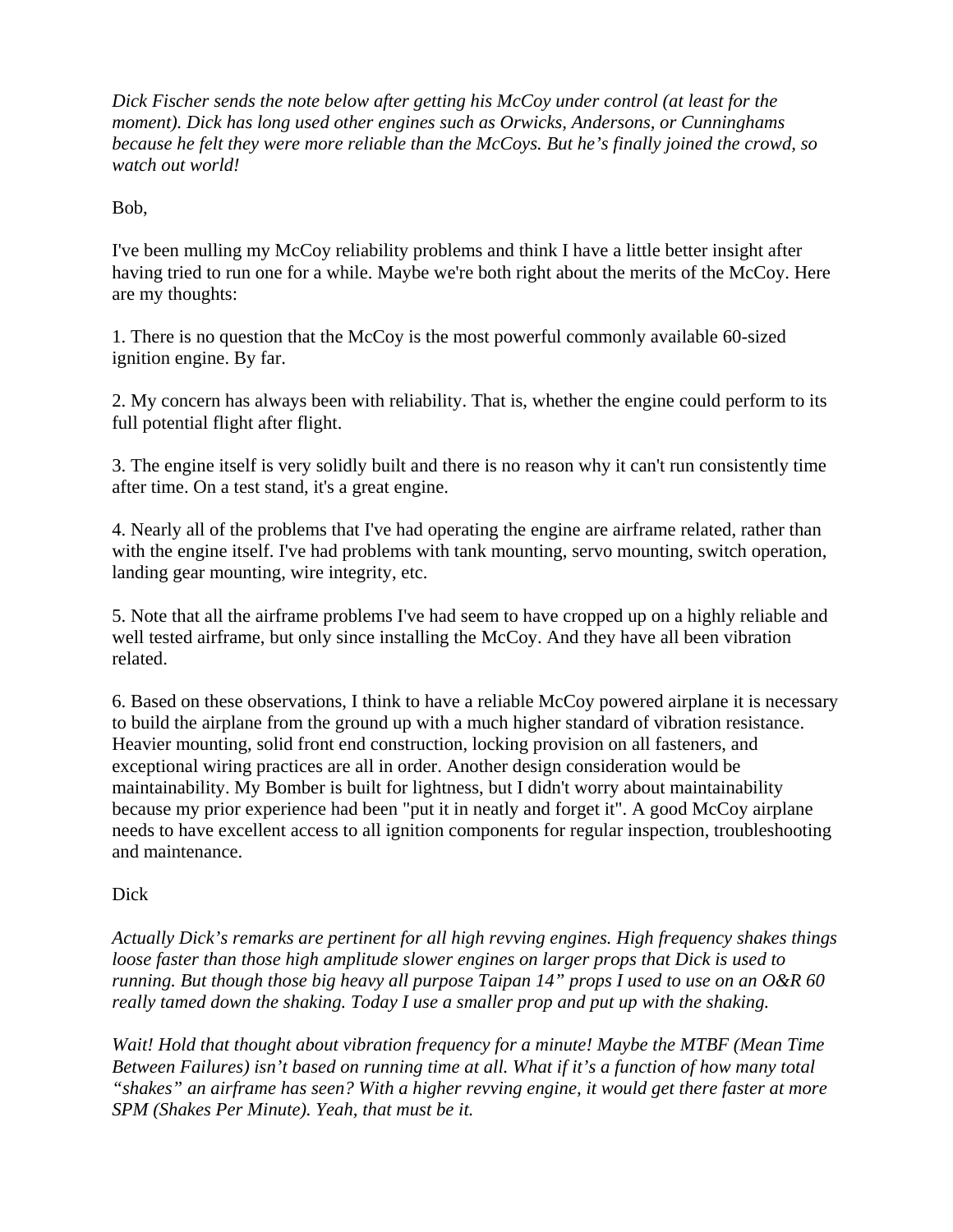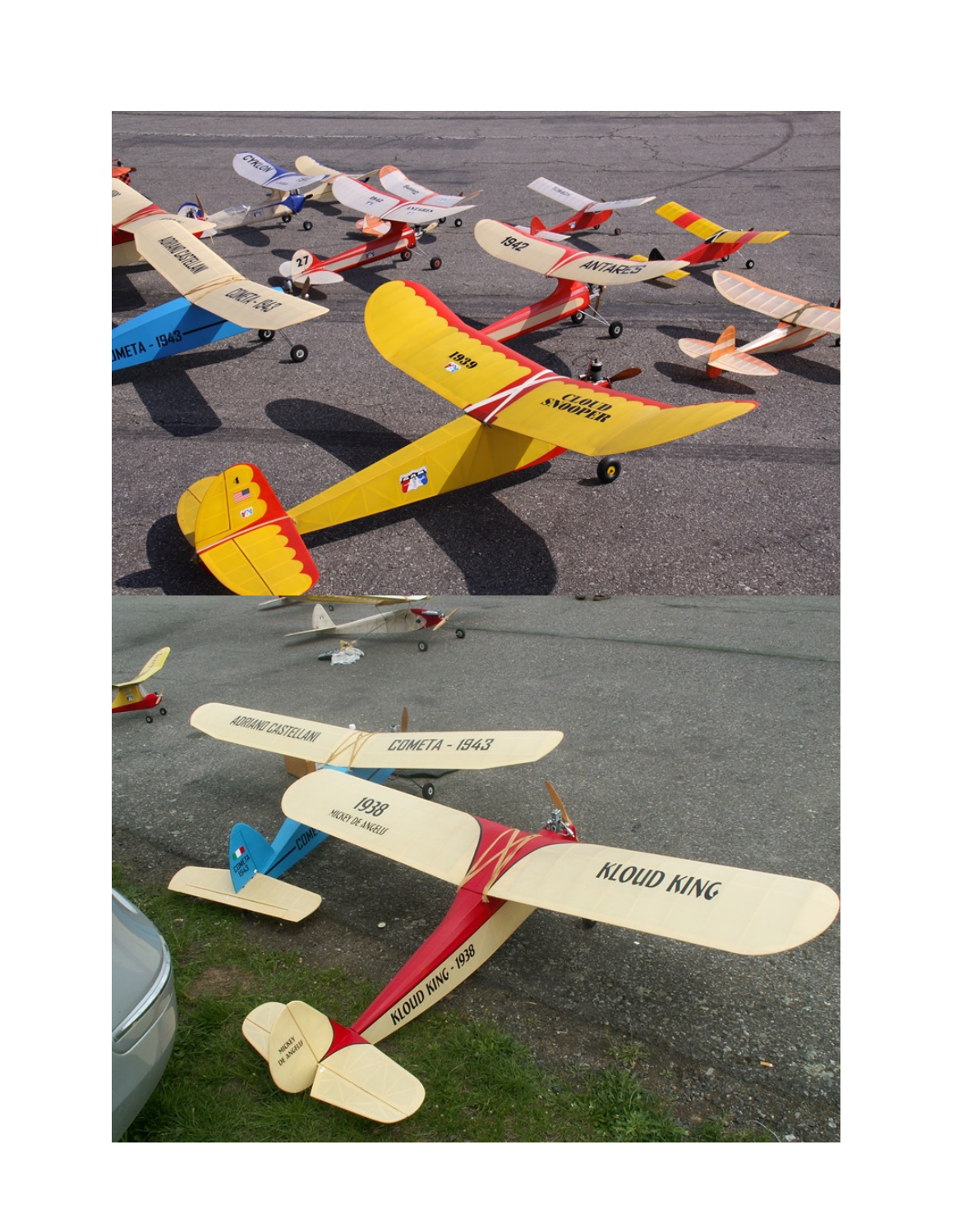

**WHO, WHAT, WHERE?** What**'s** the source of those photos on this and the previous page? They come from SAM Chapter #122 in the Slovak Republic, one of two chapters in that country. The photos were taken at a meet featuring the Tomboy design where they obviously had a very good turnout.

You'll notice several interesting things about the ships. First, check out the immaculate workmanship and the fact that almost all have the ship's name and date of origin prominently displayed. I wonder if that's a rule, or just an unwritten policy they've settled into. Either way it's a neat idea and does nothing to detract from appearances.

Second note the neat finish and covering job on that Kloud King. It looks extra pristine to me because of the stark contrast to my own beat up old Kloud King. I'd never have the nerve to display mine over there. Maybe it'll inspire me to do a recovering job - - - someday.

And that ignition installation on the O&R 60 above is a very practical addition with its RC controlled spark advance. It wouldn't be competition legal under US SAM rules, because it's a Hall effect unit but it would make a great fun fly ship. And that neat brass fuel tank is probably isolated from the engine vibration. On further thought I'm not sure I'd want to display any of my ships among such a sanitary looking field.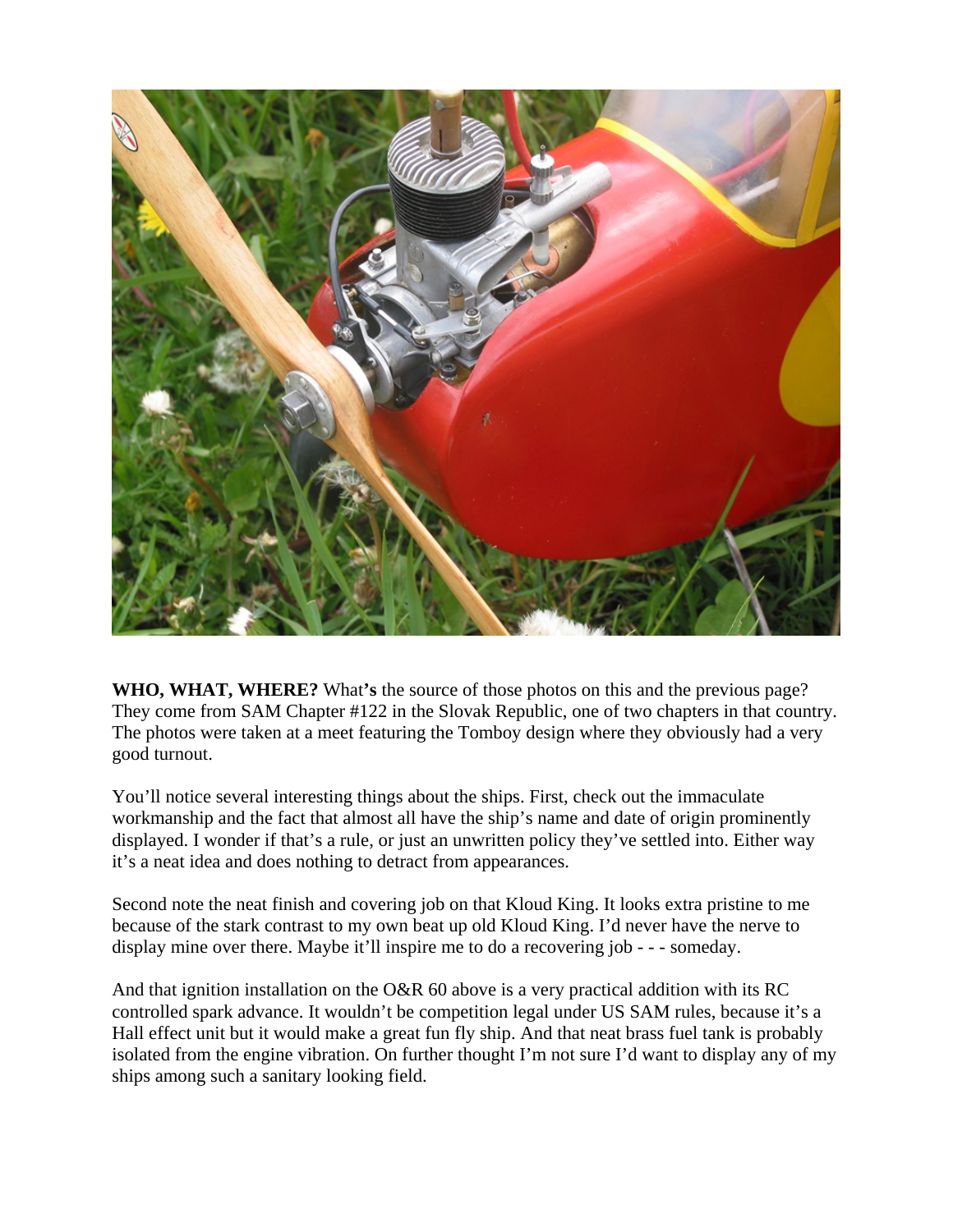**WING FAILURES:** Someone (Steve Remington I believe) sent an internet video of the Boeing Company performing a destructive failure test on one of their new aircraft. They actually took a huge airliner, strapped it down and applied increasing lifting pressure to a wing tip with a heavy duty indoor crane. It broke catastrophically at just over 150% of its' designed failure point.

The point of mentioning this is that the failure occurred in the buckling mode in which the upper spar(s) collapsed. This is a reminder for our own wing construction. Lots of early model designers tried to put more beef into wings with more or stronger bottom spars. But today, it's fairly common knowledge that the upper spar(s) are the ones that need to be strongest. It's something to keep in mind during construction.

**AND CAP STRIP CONSTRUCTION,** was recently pointed out as one method of adding lots of torsional rigidity to a wing, making it less prone to flutter and self destruct.

**TANDY WALKER** used and passed along a construction idea he'd borrowed from Gene Walloch, the SAM Librarian. While building a Playboy Tandy added a thin sort of cap strip along the fuselage longerons, whose purpose was to prevent the covering from partially clinging to the vertical uprights.

The May 2009 issue of Model Aviation has a build article on an SE-5 by Gary Ritchie. Gary highly recommends using Titebond's Molding and Trimwood glue. It's thicker than traditional carpenters glue and set's up rapidly. It's available at Lowe's Home Center \$4.27 (not at Home Depot), and can be ordered through your local Ace Hardware Store as Franklin International 2403 Wood Molding glue. A Goggle search on-line also offers several mail order sources.

### **Product Features:**

- Beige color, dries translucent Storage Life ~ 12 Months
- Bonds most porous and semi-porous materials Strong initial tack
- Extra thick formula helps fill small cracks and gaps No-runs, no-drips
- Unaffected by finishes Excellent sandability
- Easy cleanup with water Nonflammable

Titebond® Molding & Trim Wood Glue

Titebond Molding & Trim Glue is the thickest, fastest-drying glue available for use with porous and semi-porous materials. It is ideal for finish trim, crown molding, baseboards, window casings and other applications requiring a professionalstrength, no-run wood glue.

Titebond Molding & Trim provides a strong initial tack and fast speed of set, yet allows realignment of working pieces. It also develops a bond stronger than the wood itself, offers excellent sandability and is unaffected by finishes.

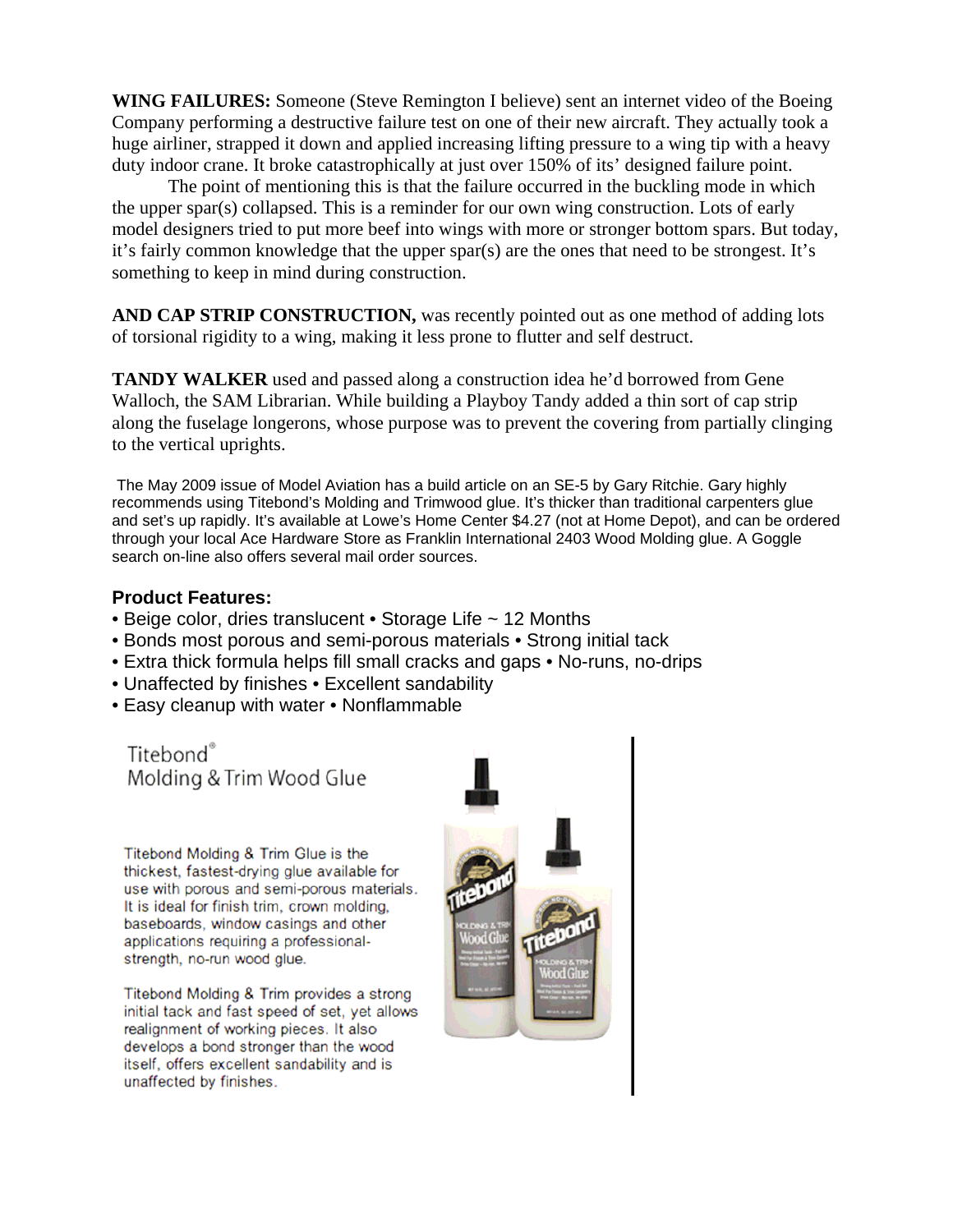LET'S GET ALL SCIENTIFIC about clevis adjustment and try to do it in one shot instead of multiple tries. Why? Because many of those control clevises are hard to take off and put on easily without gouging the airplane. Not only that, it sounds much more impressive and high tech to anyone who might not realize you could do the same thing through trial and error.

This little adventure began when I was working out the programming for throttle-elevator mix (last issue) and applying it to a ship. Recall that when you do this on the Futaba 6EX, the throttle initially moves the elevators evenly in both directions, so it's necessary to re-trim the elevators down by half the total change to get back to the initial glide position. I suppose on a more sophisticated transmitter you could probably program the up and down mix separately, but not on the 6EX unless I missed something.

You could just make the adjustment using the transmitter trim controls and leave it at that, but that would leave something asymmetrical. Or you could keep guessing and trying, but either method disturbs me as much as it would TV detective Adrian Monk.

 I have these seldom used tools lying around, so I decided to actually measure things using gadgetry and arithmetic to get it right without multiple connects and disconnects of the control horn. So the first thing was to use the Great Planes surface deflection gauge to record the initial elevator setting for normal glide.

 I'd already programmed the throttle control as master and the elevator as slave with 15% mixing. So when I switched everything on and moved the transmitters throttle lever to its center position, the elevators were in glide position as established during previous flights. After recording that deflection on the gauge, I moved the throttle lever down to the engine off position (which raises the elevators) and took that reading. The idea was to then adjust the clevis to move the elevators back down to their glide position at throttle off.

**SO HERE WE GO** with the arithmetic: The elevator measured 3-5/8" (or 3.625") from the control horn center to the aft end where the deflection measurements were taken. The control horn measured 1-1/16" (or 1.0625") from the hinge centerline to the clevis hole being used. The clevis uses a 2-56 thread, so each full turn equals 1/56", or .0178571".

 The deflection gauge can be set for inches or metric, but it takes a couple of minutes to remove and reverse the scale. Mine happened to be set for centimeters rather than the coarser 1/16" increments, so I just left it on centimeters. The difference in the two elevator deflection readings was 6mm, which is half the total "slave" travel and the amount I wanted to move the elevator via clevis adjustment.

**THE DIGITAL CALIPER** caught my eye at this point. Why go through a conversion process with a calculator when it can be done quickly and easily with a digital caliper. I just turned the caliper on, switched it to metric and rolled it open to read 6mm. Then a push of the button switched that reading to .236 inches. There's probably a calculator made that would do the same thing automatically but I don't have one. I'll file that caliper conversion trick in the back of the head somewhere for future reference.

 The 3.625" elevator length was divided by the 1.0625" horn length, giving us a multiplier of 3.41. We want the elevator to move down .236", so we divided that by the 3.41 ratio to get .0692" needed at the control horn pivot. Then we divided that by the .0178571" per turn of the clevis, yielding a nominal 4 turns.

When I later flew the ship to check things out, it turned out that the 15% trial mix was an improvement but still too conservative. So I went to 25% mix and had the privilege of repeating the entire above process. After all the fancy arithmetic, it still turns out that the basic mix needed to allow the climb out at neutral elevator setting is pure guesswork. Now I suppose one could cure that by adding an elevator stick position indicator which would show up on the transmitters' screen. I'm not sure they haven't already thought of that on one of those \$2500 dollar transmitters. But I've never even held one of those for fear of dropping it.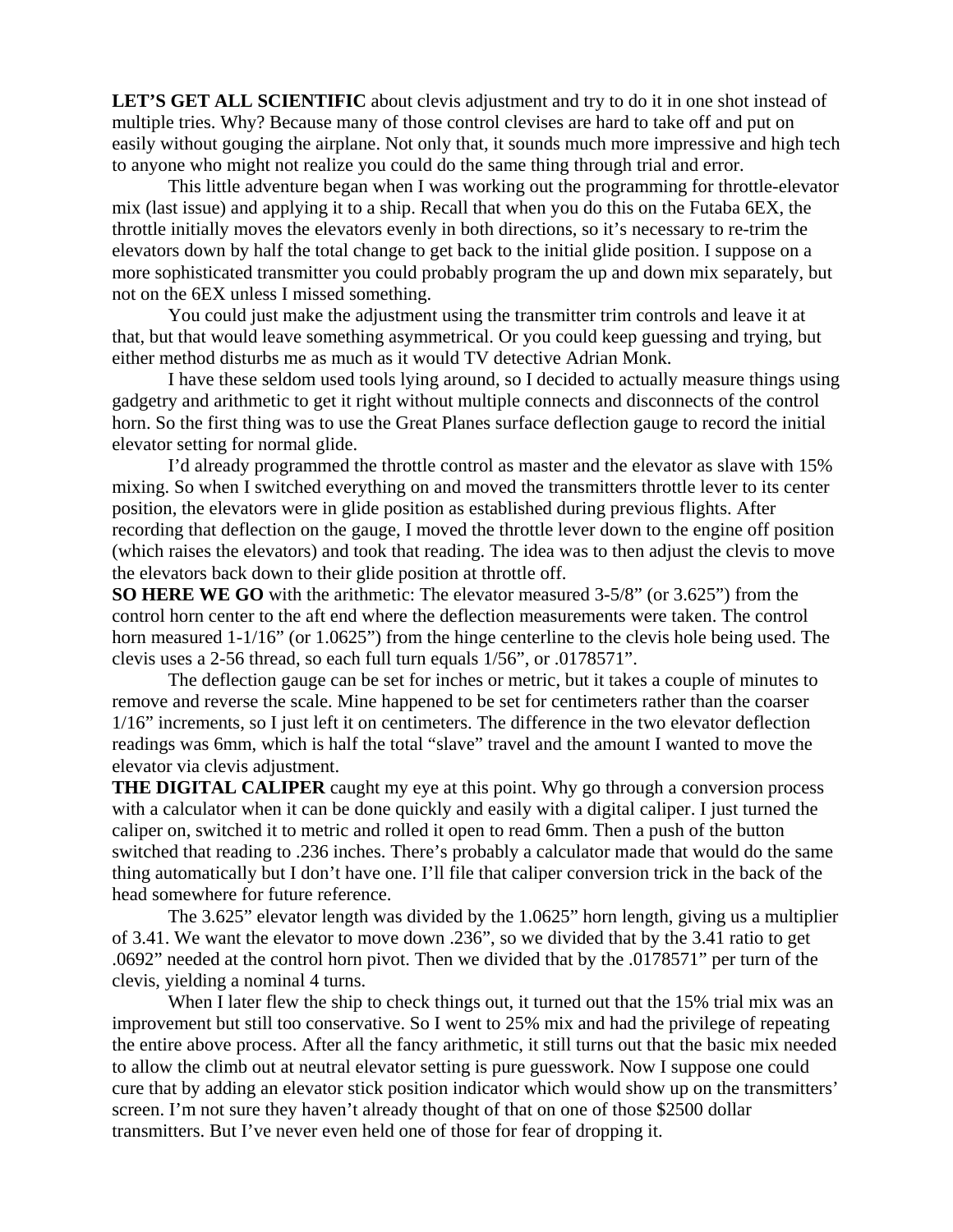

Here's the Great Planes deflection gauge in use. That spring arm and black pad on top has a twin on the bottom. This allows you to quickly clip it onto a control surface for measurement.

### **SNIPPETS FROM THE INTERNET:**

**IF YOU MUST FLY A DIESEL:** Hank (Free Flight) Sperzel says Lava soap will get rid of the diesel smell from your hands and Oxi-Clean™ will take the smell out of your clothes.

**SANDPAPER IS SANDPAPER.** It's all the same. Right? Wrong! I recently bought some Norton sandpaper at Wal-Mart advertised as "Cuts 3X faster, Lasts 3X longer." It lives up to the advertisement. What a difference from the stuff I was using! I encourage you to try it. No, I don't work for Norton. Grant Carson

And Bob Slater added: 3M makes a similar product. It's called Sandblaster. I'm still using a piece on my sanding block after a year.

**NICAD EXPLOSION:** From the late Don Blackburn: I had a scary experience day before yesterday. Bench running a sparker and no spark. So as I have done dozens of times, touched the plus clip of my booster batteries to the minus to see if I had any juice left in my three cell, D size NiCad booster. The instant I touched it, a terrific explosion which knocked me off my feet and lacerated the inside of my thumb in two places... Pain got so bad, I went to the ER. They X-rayed it and I had a small fracture in the first joint. Anyone hear of this phenomenon before?

 Battery Guru Red Scholefield answered Don: 3 D cells in series. Discharged to the point where one cell reverses, hydrogen generated within the cell, pack shorted, internal tabs heat up due to high current and provide ignition source for the hydrogen. BOOM!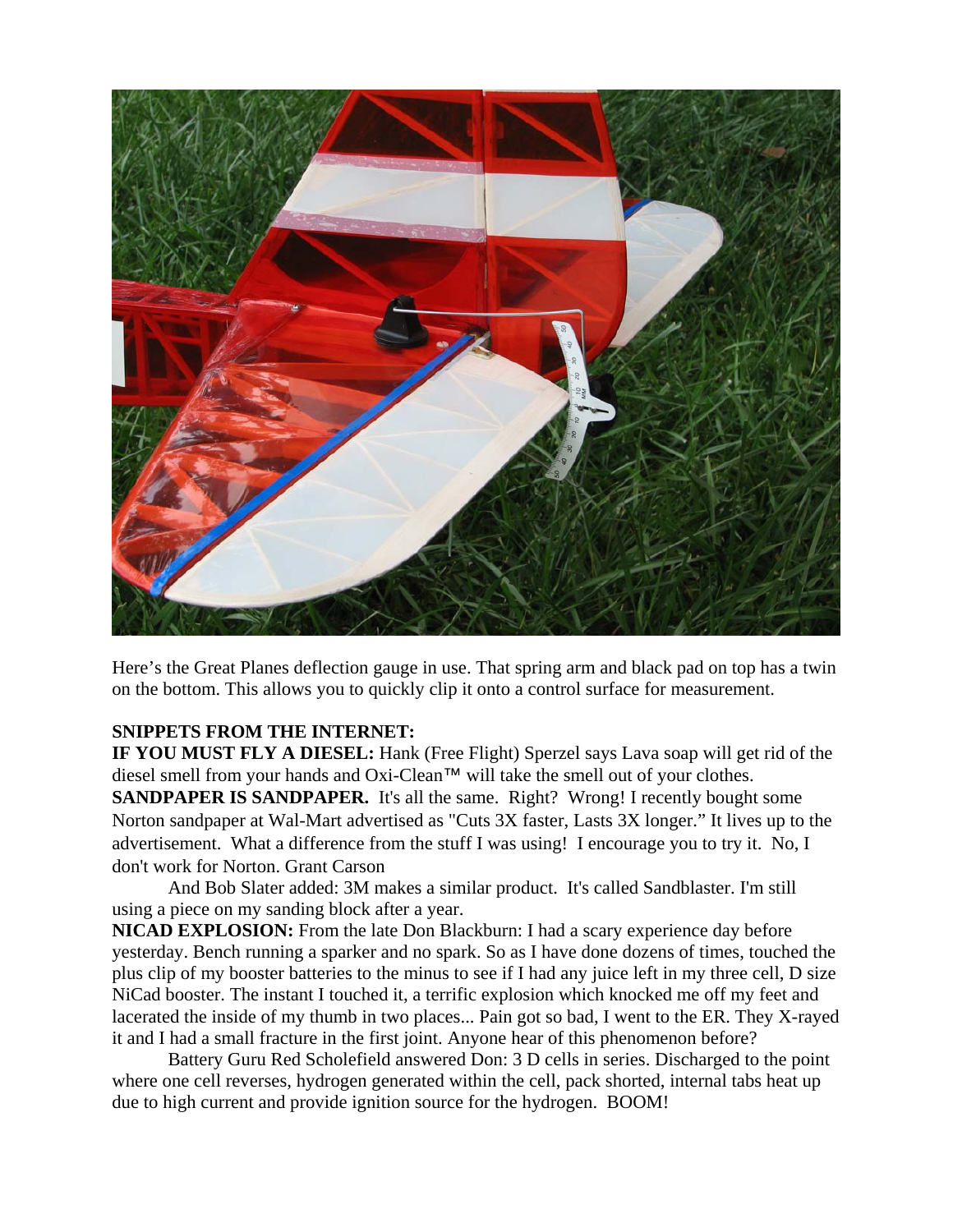#### **ELECTRIC SPEED 400 LMR**

| <b>STEVE ROSELLE</b>       | 22:34 1ST |               | <b>DALLAIRE</b>        |  |  |  |  |  |
|----------------------------|-----------|---------------|------------------------|--|--|--|--|--|
| <b>VON WARNER</b>          | 20:15 2ND |               | <b>LANZO BOMBER</b>    |  |  |  |  |  |
| <b>AL NICKERSON</b>        |           | 19:26 3RD     | <b>DALLAIRE</b>        |  |  |  |  |  |
| <b>EUT TILESON</b>         |           | 13.39         | <b>SCORPION</b><br>4TH |  |  |  |  |  |
| <b>BRIAN CHAN</b>          |           | 8:04          | <b>SIMPLEX</b><br>5TH  |  |  |  |  |  |
| <b>ELECTRIC LMR</b>        |           |               |                        |  |  |  |  |  |
| <b>DAVID WARNER</b>        | 3:32      | 1ST           | <b>STRATO STREAK</b>   |  |  |  |  |  |
| <b>CONCOURS</b>            |           |               |                        |  |  |  |  |  |
| <b>MIKE WARNER</b>         |           | 1ST           | <b>DALLAIRE</b>        |  |  |  |  |  |
| <b>A GLOW LER</b>          |           |               |                        |  |  |  |  |  |
| <b>MIKE WARNER</b>         | 9:29      | 1ST           | $RC-1$                 |  |  |  |  |  |
| DAVID WARNER               | 7:43      | 2ND           | <b>LANZO BOMBER</b>    |  |  |  |  |  |
| <b>A TEXACO</b>            |           |               |                        |  |  |  |  |  |
| <b>MIKE WARNER</b>         | 15:29     | 1ST           | $RC-1$                 |  |  |  |  |  |
| DAVID WARNER               | 9:01      | 2ND           | <b>LANZO BOMBER</b>    |  |  |  |  |  |
| <b>ANTIQUE COMBINED</b>    |           |               |                        |  |  |  |  |  |
| DAVID WARNER 15:55 1ST     |           |               | <b>LANZO BOMBER</b>    |  |  |  |  |  |
| WAYNE CONNER 15:47 2ND     |           |               | <b>LANZO BOMBER</b>    |  |  |  |  |  |
| <b>MIKE WARNER</b>         | 14:25 3RD |               | $RC-1$                 |  |  |  |  |  |
| <b>VON WARNER</b>          | 6:37      | 4TH           | <b>SCRAM</b>           |  |  |  |  |  |
| <b>B GLOW LER</b>          |           |               |                        |  |  |  |  |  |
| DAVID WARNER 5:06          |           | 1ST           | <b>LANZO BOMBER</b>    |  |  |  |  |  |
| <b>TEXACO COMBINED</b>     |           |               |                        |  |  |  |  |  |
| MONTY PATE 33:31:00        |           |               | 1ST DALLAIRE           |  |  |  |  |  |
| <b>STAN LANE</b>           | 30:40:00  |               | 2ND ANDERSON           |  |  |  |  |  |
| <b>MIKE WARNER</b>         |           | 5:56 3RD RC-1 |                        |  |  |  |  |  |
| DAVID WARNER               |           | $3:31$ $4TH$  | <b>LANZO BOMBER</b>    |  |  |  |  |  |
| <b>C IGNITION LER</b>      |           |               |                        |  |  |  |  |  |
| <b>STAN LANE</b>           | 15:21 1ST |               | <b>ANDERSON</b>        |  |  |  |  |  |
| VON WARNER                 | 3:07      | 2ND           | <b>SCRAM</b>           |  |  |  |  |  |
| <b>OHLSON SIDEPORT</b>     |           |               |                        |  |  |  |  |  |
| VON WARNER                 |           | $4:22$ 1ST    | <b>SCRAM</b>           |  |  |  |  |  |
| <b>C GLOW LER</b>          |           |               |                        |  |  |  |  |  |
| <b>DAVE LEWIS</b>          |           |               | 14:10 1ST LANZO BOMBER |  |  |  |  |  |
| JAKE CHICHILITTI 10:26 2ND |           |               | <b>DALLAIRE</b>        |  |  |  |  |  |
| <b>O.T. GLIDER</b>         |           |               |                        |  |  |  |  |  |
| <b>DAVID WARNER</b>        | 14:48 1ST |               | <b>OLYMPIC</b>         |  |  |  |  |  |
| <b>VON WARNER</b>          | 13:05 2ND |               | <b>SPIRIT</b>          |  |  |  |  |  |
| <b>MIKE WARNER</b>         | 6:36      | 3RD           | <b>WANDERER</b>        |  |  |  |  |  |

*SAM 26 Ed Note:* We hear it was a bit windy, which meant that only the braver souls flew, keeping the number of flights lower than usual. Just 3 SAM 26 associates were there. Don Bishop and I (Angel) attempted to make it, but circumstances intervened.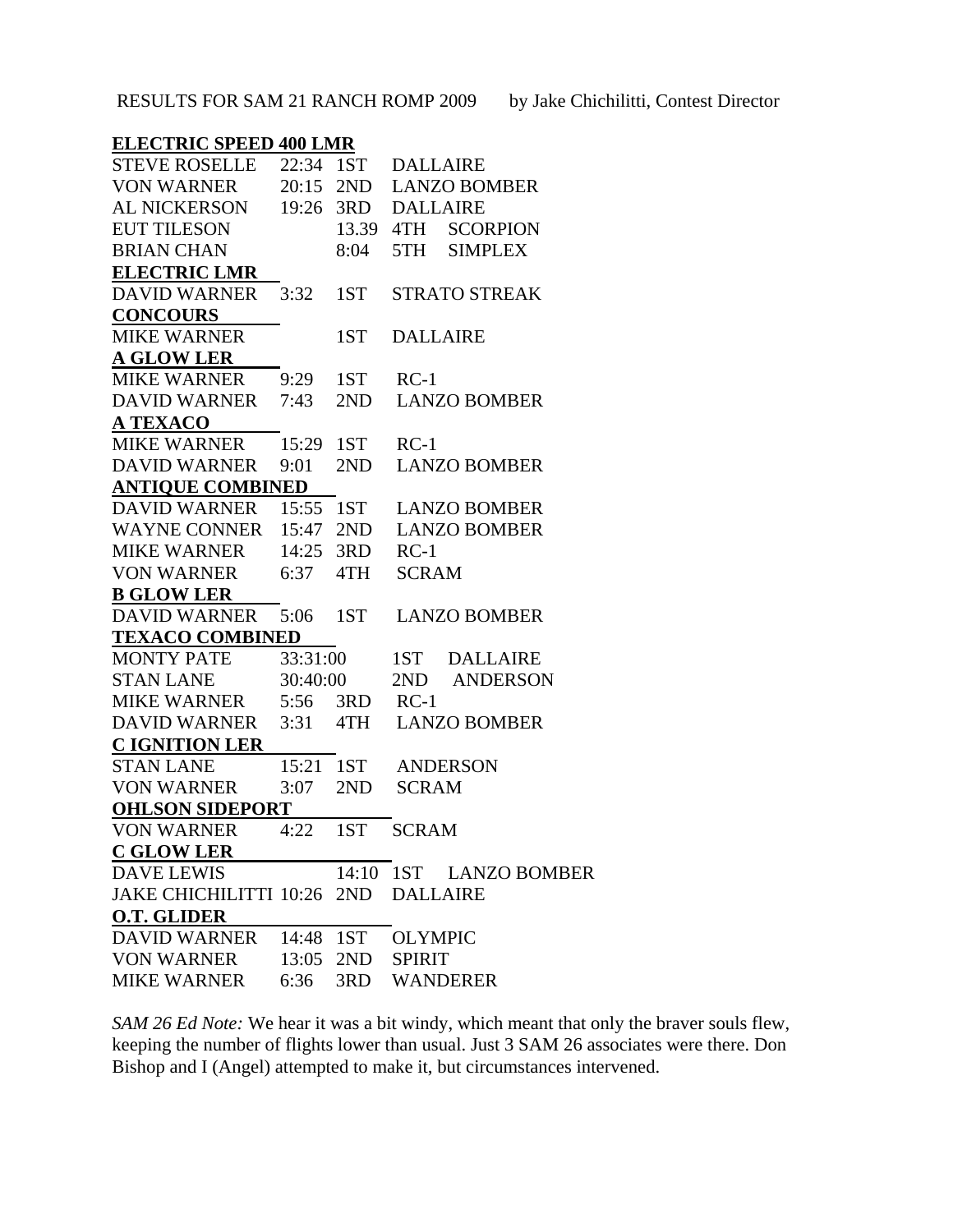| 1/2 A TEXACO                         |           |           |                       |                                        |                                                       |  |  |
|--------------------------------------|-----------|-----------|-----------------------|----------------------------------------|-------------------------------------------------------|--|--|
| <b>STAN LANE</b>                     |           | 21:29 1ST | <b>ANDERSON</b>       |                                        |                                                       |  |  |
| GARY LEOPOLD 19:27 2ND               |           |           | <b>RAMBLER</b>        |                                        |                                                       |  |  |
| <b>DAVID LEWIS</b>                   | 10:28 3RD |           | <b>ALERT</b>          |                                        |                                                       |  |  |
| <b>BROWN JR. LER</b>                 |           |           |                       |                                        |                                                       |  |  |
| <b>STAN LANE</b>                     | 11:09 1ST |           | $RC-1$                |                                        |                                                       |  |  |
| GARY LEOPOLD                         | 7:58 2ND  |           | <b>POLLY</b>          |                                        |                                                       |  |  |
| VON WARNER                           |           | 6:15 3RD  | <b>SCRAM</b>          |                                        |                                                       |  |  |
| LOREN KRAMER 2:15 4TH                |           |           | <b>TRENTON TERROR</b> |                                        |                                                       |  |  |
| <b>B IGNITION LER</b>                |           |           |                       |                                        |                                                       |  |  |
| WAYNE CONNER 16:00 1ST AIRBORNE      |           |           |                       |                                        |                                                       |  |  |
| <b>STAN LANE</b>                     |           |           | 6:04 2ND ANDERSON     |                                        |                                                       |  |  |
| <b>FOX A COY</b>                     |           |           |                       |                                        |                                                       |  |  |
| BOB COVOLO 12:30 1ST LANZO BOMBER    |           |           |                       |                                        |                                                       |  |  |
| <b>A IGNITION LER</b>                |           |           |                       |                                        |                                                       |  |  |
|                                      |           |           |                       | GARY LEOPOLD 14:00 MAX 1ST PLAYBOY JR. | THREE WAY TIE.                                        |  |  |
|                                      |           |           |                       |                                        | WAYNE CONNER 14:00 MAX 2ND LANZO BOMBER CARD DRAW FOR |  |  |
| DAVE LEWIS 14:00 MAX 3RD PLAYBOY JR  |           |           |                       |                                        | <b>WINNER</b>                                         |  |  |
| <b>ELECTRIC TEXACO</b>               |           |           |                       |                                        |                                                       |  |  |
| ANDREW TICKLE 17:53 1ST              |           |           | ????                  |                                        |                                                       |  |  |
| VON WARNER 16:16 2ND                 |           |           | <b>SCRAM</b>          |                                        |                                                       |  |  |
| DAVID WARNER 11:45 3RD STRATO STREAK |           |           |                       |                                        |                                                       |  |  |
| $100 + TEXACO$                       |           |           |                       |                                        |                                                       |  |  |
| <b>MONTY PATE</b>                    | 26:03:00  |           |                       | 1ST DALLAIRE                           |                                                       |  |  |

*Ed note*: Steve Roselle reports the special four strokes only event went unflown. That was probably a result of the relatively short notice for preparation, and the reduced overall number of flights.

As you can see the Warner family did quite well, with three generations flying. That's Grandfather Von, Dad David and Grandson Mike. Much of the time their stiffest competition was among themselves. Eut Tileston forwarded the Schmidt Ranch scene below.